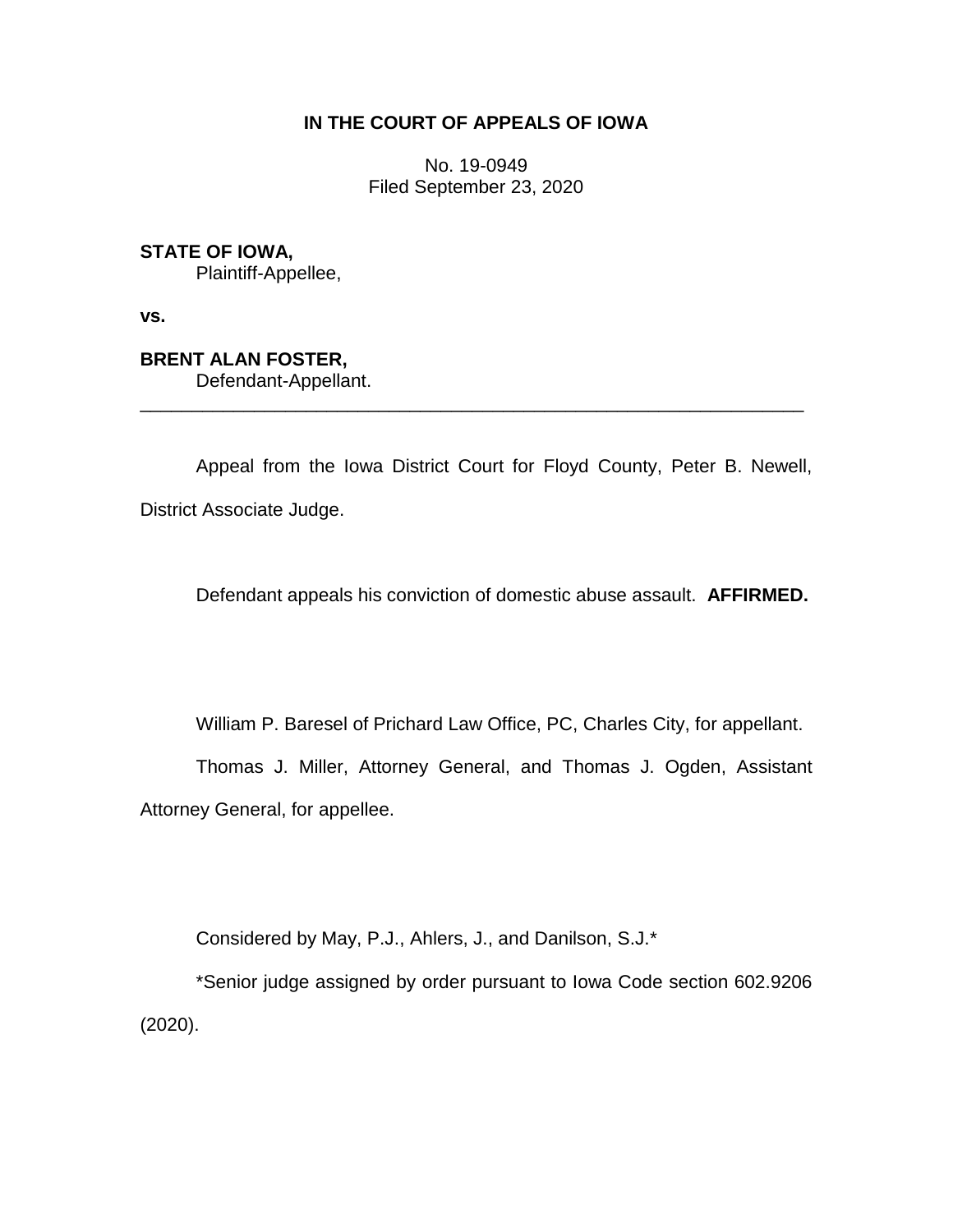## **DANILSON, Senior Judge.**

Brent Foster appeals his conviction of domestic abuse assault. We conclude the State presented substantial evidence on the issue of identification. Through her testimony, the complaining witness identified Foster as her husband, as the person who committed the assault, and as the person in the courtroom. We affirm Foster's conviction.

Foster was charged with domestic abuse assault causing bodily injury after an incident on April 8, 2018, involving his wife, M.F. During the opening statements at the jury trial, defense counsel stated, "What you're going to hear today is the testimony of the only two people who were there—[M.F.], Brent Foster. The only two people who saw what happened because they were participants."

M.F. was questioned:

Q. Are you currently married? A. Yes.

Q. To whom? A. Brent Alan Foster.

Q. Is that the same Brent Alan Foster that's in the courtroom today? A. Yes.

M.F. testified about the assault committed by Foster. She testified Foster pushed her against her truck with his forearm pressing her neck and threw her down on a gravel driveway. M.F. had abrasions and contusions after the incident.

At the close of the State's evidence, Foster made a motion for a directed verdict, stating there was no in-court identification of him as the defendant. The court denied the motion, stating, "Well, I don't think she has to actually point her finger at the Defendant. I think she identified him as the husband/person that she lived with then." Foster testified, admitting there was a physical altercation with M.F., but claiming M.F. was the aggressor and he was acting in self-defense.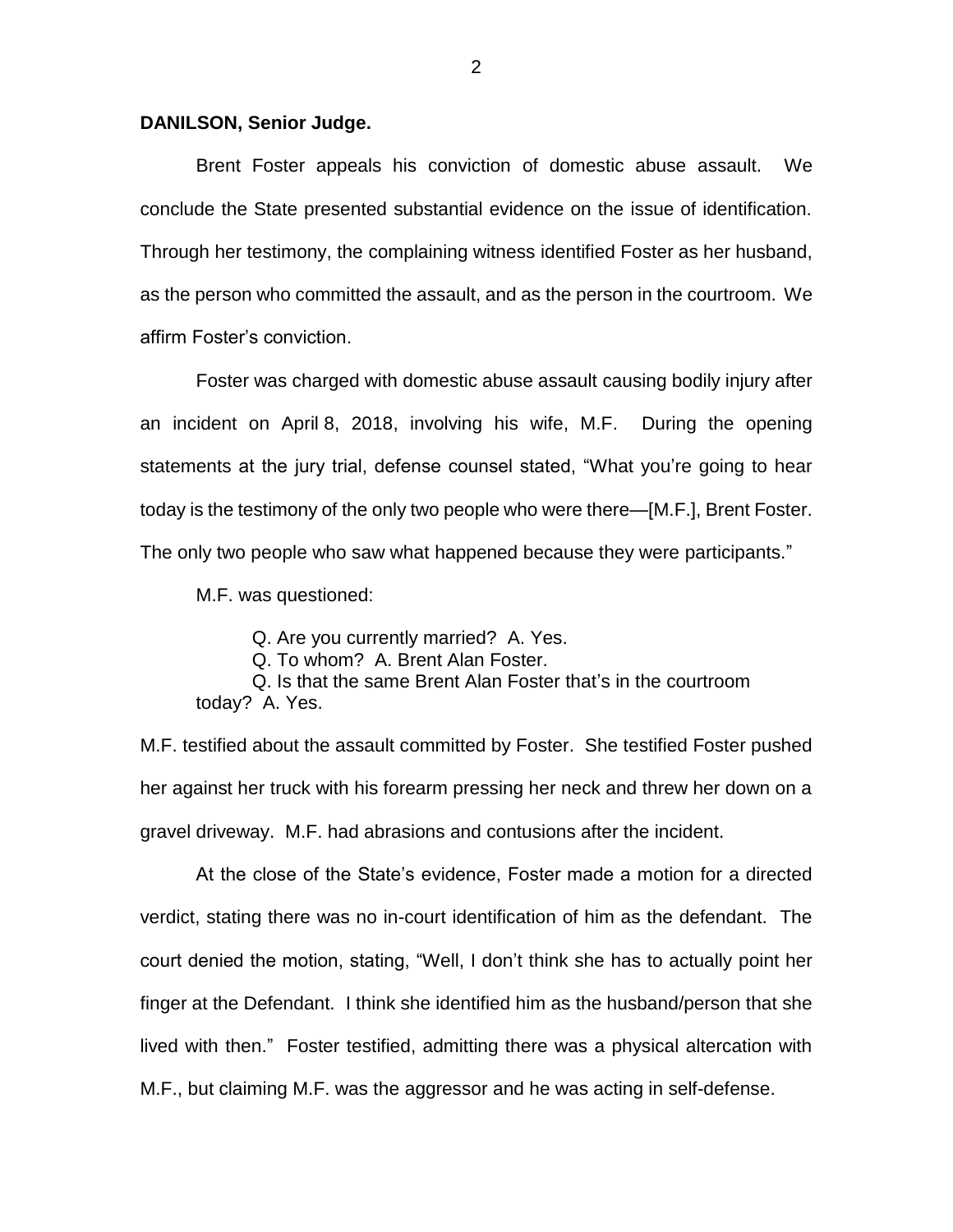A jury found Foster guilty of the lesser-included offense of domestic abuse assault, in violation of Iowa Code section 708.2A(2)(a) (2018), a simple misdemeanor. He was sentenced to serve seven days in jail. Foster appeals his conviction.

Foster contends he was not sufficiently identified in the courtroom. He points out that the State is required to "introduce substantial evidence identifying the person charged as the perpetrator or an accomplice." *State v. Baker*, 224 N.W.2d 7, 8 (Iowa 1974). He asserts the State was required to have someone in the courtroom identify him as the defendant, instead of presuming he was the defendant because he was in the courtroom.

"[T]he State's evidence is reviewed in the most favorable light, but the State must still have substantial evidence to identify the defendant." *State v. Ross*, 512 N.W.2d 830, 832 (Iowa Ct. App. 1993). "Identity is an element of a criminal offense which the State must prove beyond a reasonable doubt. For this reason witnesses are permitted to point out the accused as the person who committed a crime." *State v. Jensen*, 216 N.W.2d 369, 374 (Iowa 1974) (citation omitted). However, "such a procedure is not necessary to make out a jury question on identification. Identification of a defendant may be implicit or inherent in a record." *Id.* at 375.

A dramatic gesture where a witness points a finger at the defendant is not required. *See State v. Kardell*, No. 09-1859, 2011 WL 441961, at \*8 (Iowa Ct. App. Feb. 9, 2011) ("[A] witness need not physically point out a defendant so long as the evidence is sufficient to permit the inference that the person on trial was the person who committed the crime." (quoting *United States v. Alexander,* 48 F.3d 1477, 1490 (9th Cir.1995))); *State v. DeMoss*, No. 06-1337, 2007 WL 2004513, at